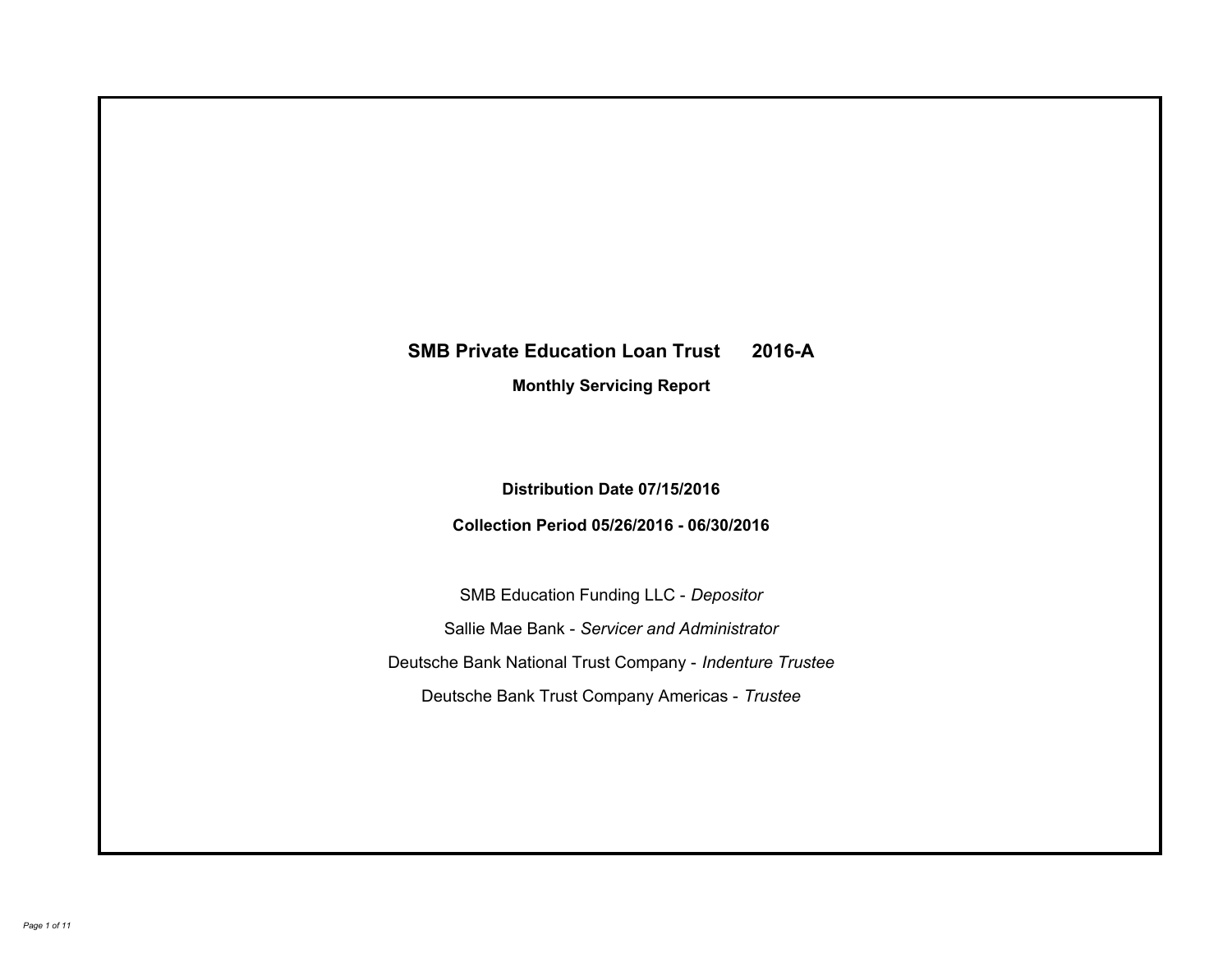| A           | <b>Student Loan Portfolio Characteristics</b>                  |                                              | <b>Settlement Date</b><br>05/26/2016 | 06/30/2016           |
|-------------|----------------------------------------------------------------|----------------------------------------------|--------------------------------------|----------------------|
|             | <b>Principal Balance</b>                                       |                                              | \$585,861,635.84                     | \$582,760,196.12     |
|             | Interest to be Capitalized Balance                             |                                              | 32,367,510.93                        | 33,257,825.02        |
|             | Pool Balance                                                   |                                              | \$618,229,146.77                     | \$616,018,021.14     |
|             | Weighted Average Coupon (WAC)                                  |                                              |                                      |                      |
|             |                                                                | WAC1 (Contractual Interest Rate on the Loan) | 8.26%                                | 8.26%                |
|             |                                                                | WAC2 (Average of Applicable Interest Rate)   | 8.23%                                | 8.23%                |
|             | WAC3 (Average of Actual Interest Rate)                         |                                              | 8.16%                                | 8.16%                |
|             | Weighted Average Remaining Term                                |                                              | 134.18                               | 132.90               |
|             | Number of Loans                                                |                                              | 53,959                               | 53,781               |
|             | Number of Borrowers                                            |                                              | 52,283                               | 51,683               |
|             | Pool Factor<br>Since Issued Total Constant Prepayment Rate (1) |                                              | 1.000000000                          | 0.996423453<br>5.30% |
|             |                                                                |                                              |                                      |                      |
| $\mathsf B$ | <b>Debt Securities</b>                                         | <b>Cusip/Isin</b>                            | 05/26/2016                           | 07/15/2016           |
|             | A1                                                             | 78449FAA9                                    | \$149,000,000.00                     | \$132,932,950.06     |
|             | A2A                                                            | 78449FAB7                                    | \$218,000,000.00                     | \$218,000,000.00     |
|             | A2B                                                            | 78449FAC5                                    | \$134,000,000.00                     | \$134,000,000.00     |
|             | B                                                              | 78449FAD3                                    | \$50,000,000.00                      | \$50,000,000.00      |
|             |                                                                |                                              |                                      |                      |
| ${\bf C}$   | <b>Certificates</b>                                            | <b>Cusip/Isin</b>                            | 05/26/2016                           | 07/15/2016           |
|             | Residual                                                       | 78449FAE1                                    | \$100,000.00                         | \$100,000.00         |
|             |                                                                |                                              |                                      |                      |
| D           | <b>Account Balances</b>                                        |                                              | 05/26/2016                           | 07/15/2016           |
|             | Reserve Account Balance                                        |                                              | \$1,557,854.00                       | \$1,557,854.00       |
|             |                                                                |                                              |                                      |                      |
| E           | <b>Asset / Liability</b>                                       |                                              | 05/26/2016                           | 07/15/2016           |
|             | Overcollateralization Percentage                               |                                              | 10.87%                               | 13.16%               |
|             | Specified Overcollateralization Amount                         |                                              | \$185,468,744.03                     | \$184,805,406.34     |
|             | Actual Overcollateralization Amount                            |                                              | \$67,229,146.77                      | \$81,085,071.08      |

(1) For additional information, see 'Since Issued CPR Methodology' found on page 11 of this report.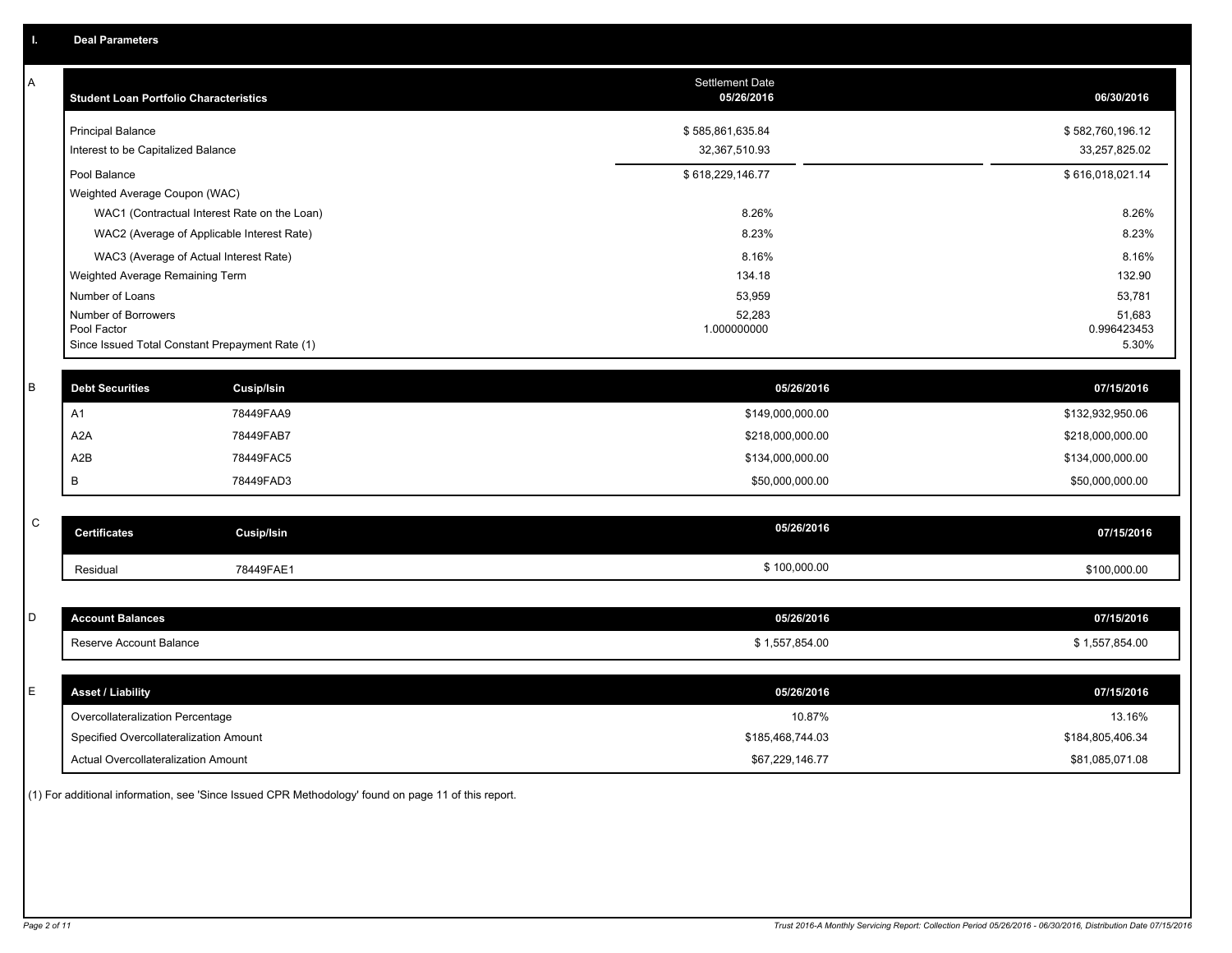# **II. 2016-A Trust Activity 05/26/2016 through 06/30/2016**

| Α | <b>Student Loan Principal Receipts</b>                           |                 |
|---|------------------------------------------------------------------|-----------------|
|   | <b>Borrower Principal</b>                                        | 4,518,956.37    |
|   | <b>Consolidation Activity Principal</b>                          | 0.00            |
|   | Seller Principal Reimbursement                                   | 0.00            |
|   | Servicer Principal Reimbursement                                 | 0.00            |
|   | Delinquent Principal Purchases by Servicer                       | 0.00            |
|   | <b>Other Principal Deposits</b>                                  | 2,465.47        |
|   | <b>Total Principal Receipts</b>                                  | \$4,521,421.84  |
| B | <b>Student Loan Interest Receipts</b>                            |                 |
|   | Borrower Interest                                                | 2,010,891.95    |
|   | <b>Consolidation Activity Interest</b>                           | 0.00            |
|   | Seller Interest Reimbursement                                    | 0.00            |
|   | Servicer Interest Reimbursement                                  | 0.00            |
|   | Delinquent Interest Purchases by Servicer                        | 0.00            |
|   | Other Interest Deposits                                          | 6.73            |
|   | <b>Total Interest Receipts</b>                                   | \$2,010,898.68  |
| C | <b>Recoveries on Realized Losses</b>                             | \$0.00          |
| D | <b>Investment Income</b>                                         | \$5,269.05      |
| E | <b>Funds Borrowed from Next Collection Period</b>                | \$0.00          |
| F | <b>Funds Repaid from Prior Collection Period</b>                 | \$0.00          |
| G | Loan Sale or Purchase Proceeds                                   | \$0.00          |
| н | Initial Deposits to Distribution Account                         | \$11,634,941.98 |
|   | <b>Excess Transferred from Other Accounts</b>                    | \$0.00          |
| J | <b>Borrower Benefit Reimbursements</b>                           | \$0.00          |
| Κ | <b>Other Deposits</b>                                            | \$0.00          |
| L | <b>Other Fees Collected</b>                                      | \$0.00          |
| м | <b>AVAILABLE FUNDS</b>                                           | \$18,172,531.55 |
| N | Non-Cash Principal Activity During Collection Period             | \$1,419,982.12  |
| O | Aggregate Purchased Amounts by the Depositor, Servicer or Seller | \$2,472.20      |
| P | Aggregate Loan Substitutions                                     | \$0.00          |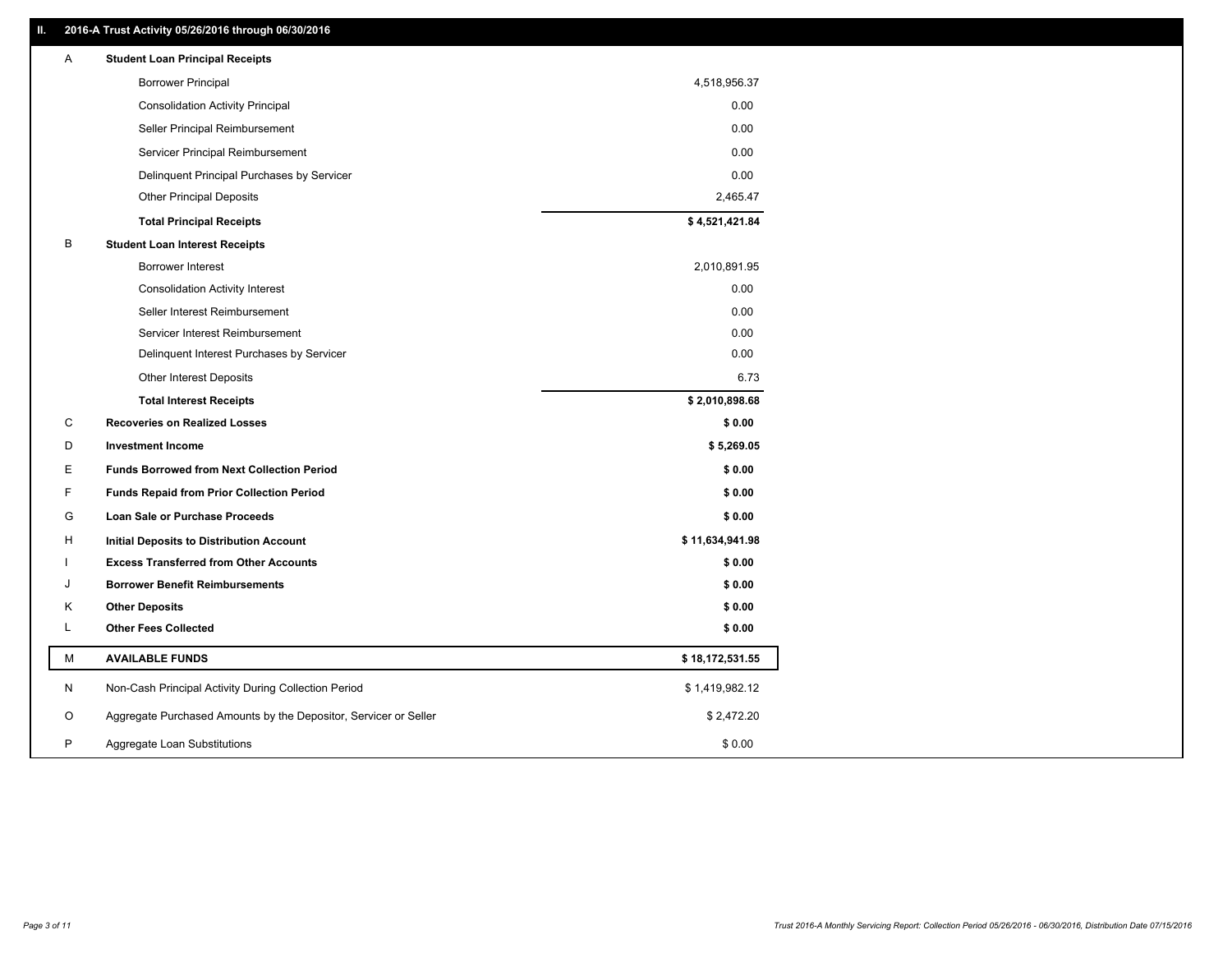### **Loans by Repayment Status**

|                   |                       |                          |         | 06/30/2016       |                |                            |
|-------------------|-----------------------|--------------------------|---------|------------------|----------------|----------------------------|
|                   |                       | <b>Wtd Avg</b><br>Coupon | # Loans | Principal        | % of Principal | % of Loans in<br>Repay (1) |
| <b>INTERIM:</b>   | IN SCHOOL             | 8.79%                    | 11,997  | \$128,190,234.80 | 21.997%        | $-$ %                      |
|                   | GRACE                 | 8.55%                    | 4,954   | \$49,830,040.34  | 8.551%         | $-$ %                      |
|                   | <b>DEFERMENT</b>      | 8.85%                    | 1,061   | \$10,241,755.93  | 1.757%         | $-$ %                      |
| <b>REPAYMENT:</b> | <b>CURRENT</b>        | 7.84%                    | 34,318  | \$376,883,299.04 | 64.672%        | 95.535%                    |
|                   | 31-60 DAYS DELINQUENT | 8.93%                    | 332     | \$3,483,682.91   | 0.598%         | 0.883%                     |
|                   | 61-90 DAYS DELINQUENT | 9.15%                    | 172     | \$1,840,014.92   | 0.316%         | 0.466%                     |
|                   | > 90 DAYS DELINQUENT  | 9.55%                    | 72      | \$768,242.77     | 0.132%         | 0.195%                     |
|                   | <b>FORBEARANCE</b>    | 8.11%                    | 875     | \$11,522,925.41  | 1.977%         | 2.921%                     |
| <b>TOTAL</b>      |                       |                          | 53,781  | \$582,760,196.12 | 100.00%        | 100.00%                    |

Percentages may not total 100% due to rounding  $^\star$ 

1 Loans classified in "Repayment" include any loan for which interim interest only, \$25 fixed payments or full principal and interest payments are due.

|                 |                                                |                          |         |                  | <b>Loans by Borrower Status</b> |                                |
|-----------------|------------------------------------------------|--------------------------|---------|------------------|---------------------------------|--------------------------------|
|                 |                                                |                          |         | 06/30/2016       |                                 |                                |
|                 |                                                | <b>Wtd Avg</b><br>Coupon | # Loans | Principal        | % of Principal                  | % of Loans in<br>P&I Repay (2) |
| <b>INTERIM:</b> | IN SCHOOL                                      | 8.25%                    | 25,554  | \$295,162,068.86 | 50.649%                         | $-$ %                          |
|                 | <b>GRACE</b>                                   | 7.97%                    | 9,857   | \$108,775,298.72 | 18.666%                         | $-$ %                          |
|                 | <b>DEFERMENT</b>                               | 8.51%                    | 2,021   | \$19,815,507.60  | 3.400%                          | $-$ %                          |
| P&I REPAYMENT:  | <b>CURRENT</b>                                 | 8.04%                    | 15,030  | \$142,752,711.04 | 24.496%                         | 89.777%                        |
|                 | 31-60 DAYS DELINQUENT                          | 8.99%                    | 237     | \$2,580,406.71   | 0.443%                          | 1.623%                         |
|                 | 61-90 DAYS DELINQUENT                          | 9.32%                    | 144     | \$1,477,065.47   | 0.253%                          | 0.929%                         |
|                 | > 90 DAYS DELINQUENT                           | 9.60%                    | 63      | \$674,212.31     | 0.116%                          | 0.424%                         |
|                 | <b>FORBEARANCE</b>                             | 8.11%                    | 875     | \$11,522,925.41  | 1.977%                          | 7.247%                         |
| <b>TOTAL</b>    |                                                |                          | 53,781  | \$582,760,196.12 | 100.00%                         | 100.00%                        |
|                 | Percentages may not total 100% due to rounding |                          |         |                  |                                 |                                |

2 Loans classified in "P&I Repayment" includes only those loans for which scheduled principal and interest payments are due.

WAC reflects WAC3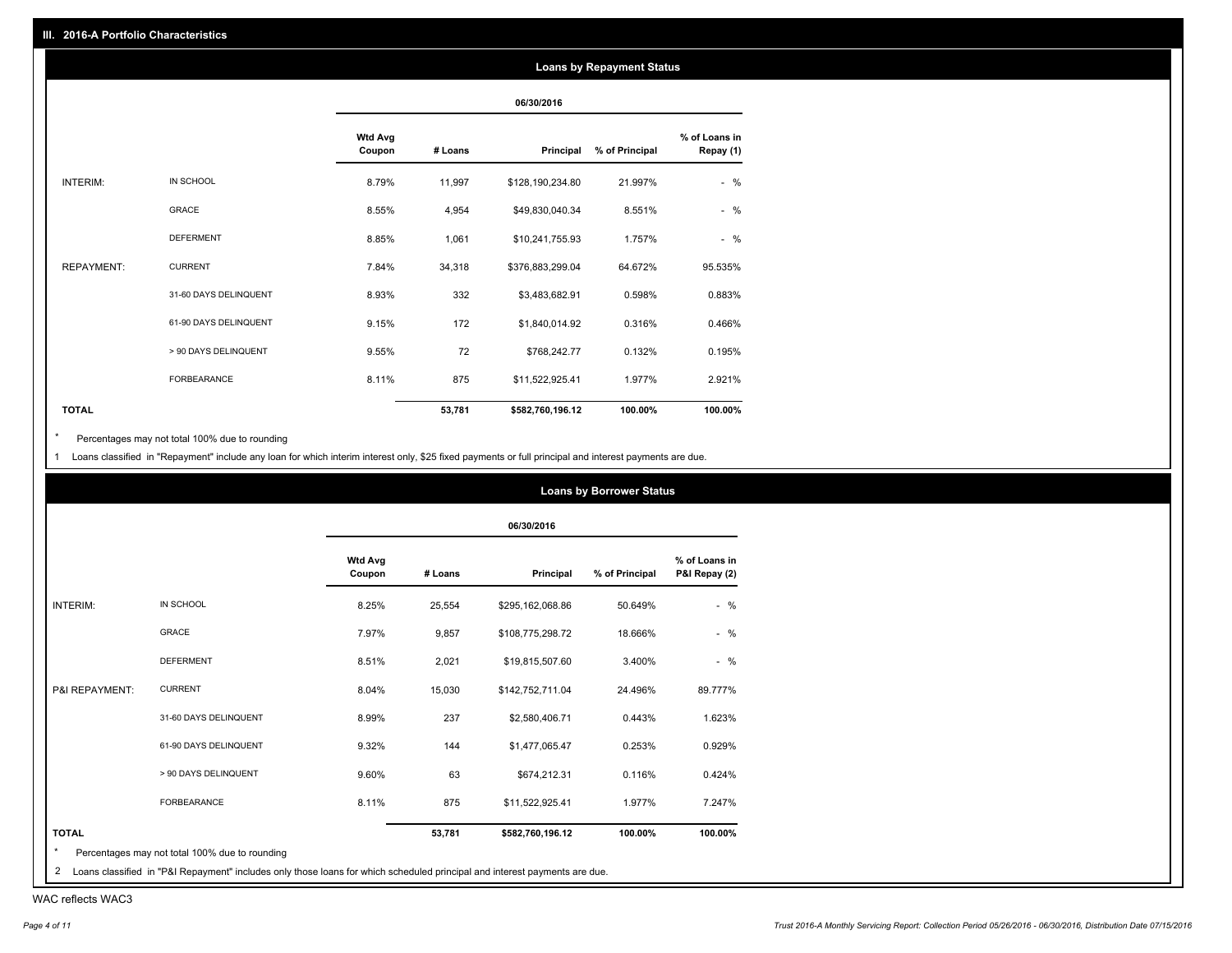|                                                                                                  | 6/30/2016        |
|--------------------------------------------------------------------------------------------------|------------------|
| Pool Balance                                                                                     | \$616,018,021.14 |
| Total # Loans                                                                                    | 53,781           |
| Total # Borrowers                                                                                | 51,683           |
| <b>Weighted Average Coupon</b>                                                                   | 8.23%            |
| Weighted Average Remaining Term                                                                  | 132.90           |
| Percent of Pool - Cosigned                                                                       | 91.9%            |
| Percent of Pool - Non Cosigned                                                                   | 8.1%             |
| Borrower Interest Accrued for Period                                                             | \$4,654,491.54   |
| <b>Outstanding Borrower Interest Accrued</b>                                                     | \$35,222,168.44  |
| Gross Principal Realized Loss - Periodic                                                         | \$70,634.35      |
| Gross Principal Realized Loss - Cumulative                                                       | \$70,634.35      |
| Recoveries on Realized Losses - Periodic                                                         | \$0.00           |
| Recoveries on Realized Losses - Cumulative                                                       | \$0.00           |
| Net Losses - Periodic                                                                            | \$70,634.35      |
| Net Losses - Cumulative                                                                          | \$70,634.35      |
| Non-Cash Principal Activity - Capitalized Interest                                               | \$1,491,354.16   |
| Since Issued Total Constant Prepayment Rate (CPR) (1)                                            | 5.30%            |
| <b>Loan Substitutions</b>                                                                        | \$0.00           |
| <b>Cumulative Loan Substitutions</b>                                                             | \$0.00           |
| <b>Unpaid Servicing Fees</b>                                                                     | \$0.00           |
| <b>Unpaid Administration Fees</b>                                                                | \$0.00           |
| <b>Unpaid Carryover Servicing Fees</b>                                                           | \$0.00           |
| Note Interest Shortfall                                                                          | \$0.00           |
| Loans in Modification                                                                            | \$693,598.70     |
| % of Loans in Modification as a % of Loans in Repayment (P&I)                                    | 0.44%            |
|                                                                                                  |                  |
| % Annualized Gross Principal Realized Loss - Periodic as a %<br>of Loans in Repayment (P&I) * 12 | 0.53%            |

0.01%

% Gross Principal Realized Loss - Cumulative as a % of Original Pool Balance

(1) For additional information, see 'Since Issued CPR Methodology' found on page 11 of this report.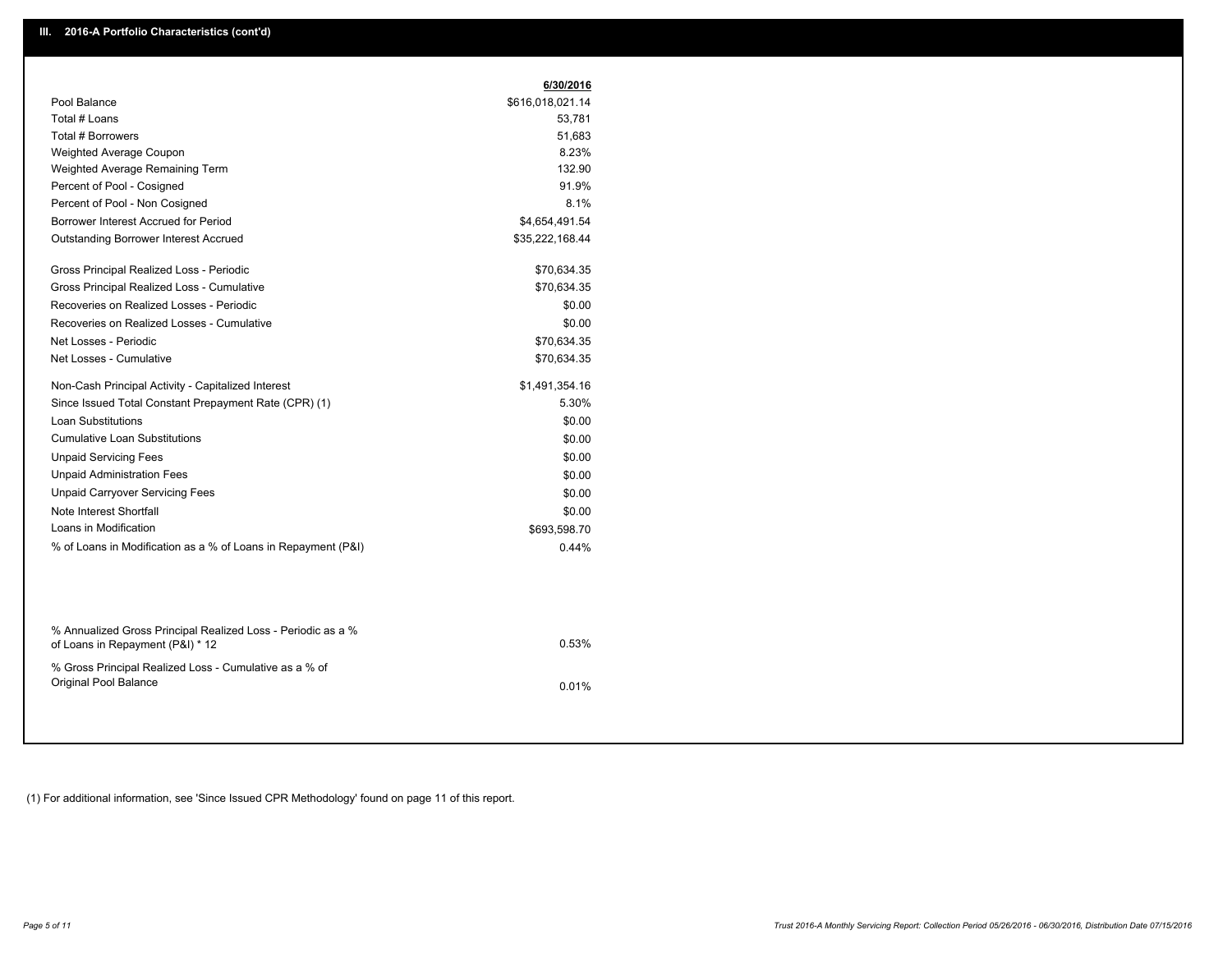#### **Loan Program**  A

|                                    | Weighted<br><b>Average Coupon</b> | # LOANS  | <b>\$ AMOUNT</b> | $%$ *     |
|------------------------------------|-----------------------------------|----------|------------------|-----------|
| - Smart Option Interest-Only Loans | 7.00%                             | 12,609   | \$127,025,587.87 | 21.797%   |
| - Smart Option Fixed Pay Loans     | 8.20%                             | 14,751   | \$187,175,581.93 | 32.119%   |
| - Smart Option Deferred Loans      | 8.64%                             | 26,421   | \$268,559,026.32 | 46.084%   |
| - Other Loan Programs              | $0.00\%$                          | $\Omega$ | \$0.00           | $0.000\%$ |
| Total                              | 8.16%                             | 53,781   | \$582,760,196.12 | 100.000%  |

\* Percentages may not total 100% due to rounding

B

C

**Index Type**

|                       | Weighted<br><b>Average Coupon</b> | # LOANS | <b>\$ AMOUNT</b> | $%$ *     |
|-----------------------|-----------------------------------|---------|------------------|-----------|
| - Fixed Rate Loans    | 9.56%                             | 9,141   | \$104,601,420.16 | 17.949%   |
| - LIBOR Indexed Loans | 7.85%                             | 44,640  | \$478,158,775.96 | 82.051%   |
| - Other Index Rates   | $0.00\%$                          |         | \$0.00           | $0.000\%$ |
| <b>Total</b>          | 8.16%                             | 53,781  | \$582,760,196.12 | 100.000%  |

\* Percentages may not total 100% due to rounding

# **Weighted Average Recent FICO**

| $0 - 639$            | 2,330  | \$20,151,779.95  | 3.458%    |
|----------------------|--------|------------------|-----------|
| 640 - 669            | 3,346  | \$31,372,607.78  | 5.383%    |
| 670 - 699            | 6,925  | \$70,925,740.61  | 12.171%   |
| 700 - 739<br>$740 +$ | 13,357 | \$142,260,419.12 | 24.411%   |
| N/A(1)               | 27,813 | \$317,994,785.54 | 54.567%   |
|                      | 10     | \$54,863.12      | $0.009\%$ |
| <b>Total</b>         | 53,781 | \$582,760,196.12 | 100.000%  |

WAC reflects WAC3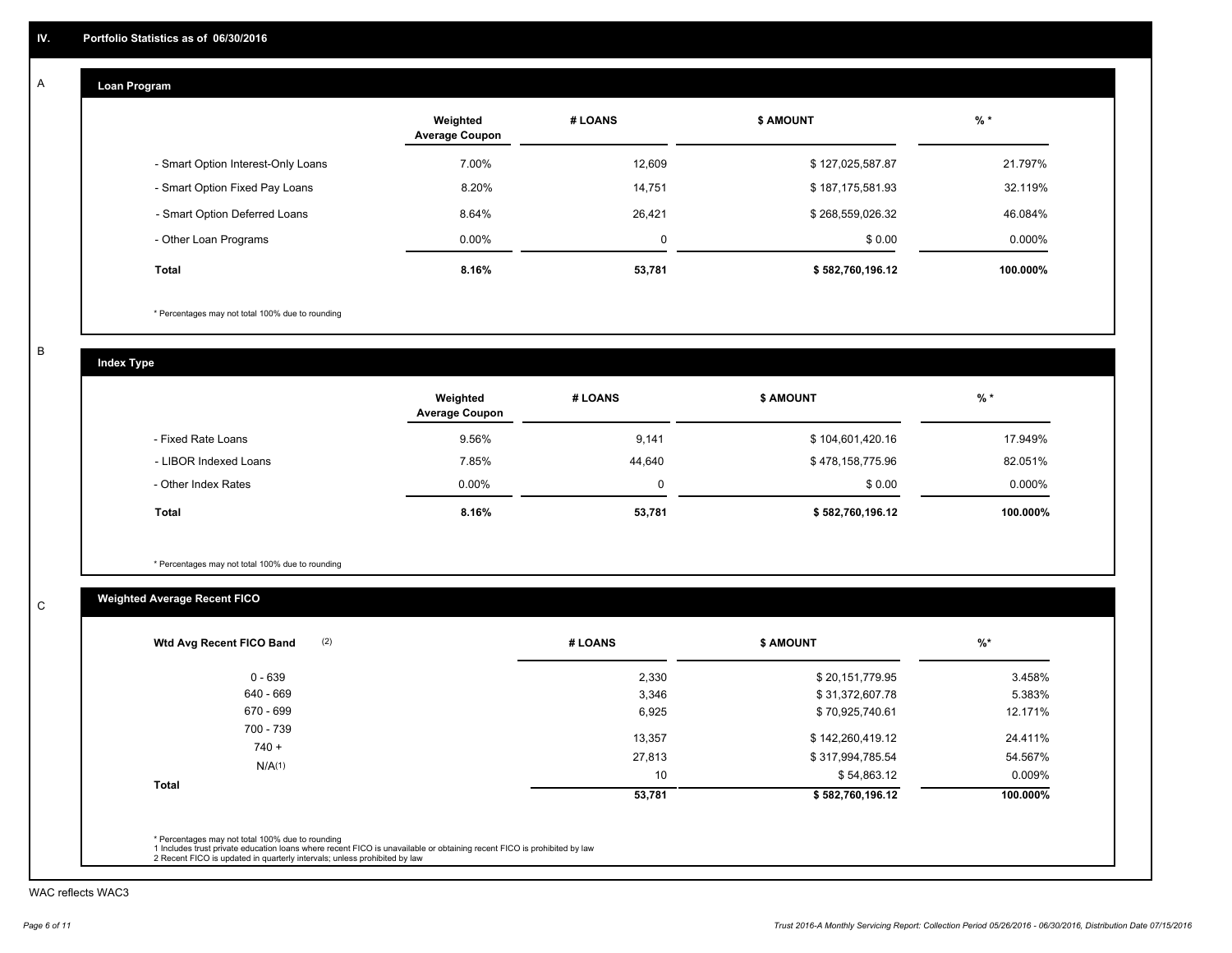| ۷. |     | 2016-A Reserve Account, Principal Distribution, and R-2 Certificate Calculations                                                                                                                   |                  |  |
|----|-----|----------------------------------------------------------------------------------------------------------------------------------------------------------------------------------------------------|------------------|--|
| А. |     | <b>Reserve Account</b>                                                                                                                                                                             |                  |  |
|    |     | Specified Reserve Account Balance                                                                                                                                                                  | \$1,557,854.00   |  |
|    |     | <b>Actual Reserve Account Balance</b>                                                                                                                                                              | \$1,557,854.00   |  |
| В. |     | <b>Principal Distribution Amount</b>                                                                                                                                                               |                  |  |
|    | i.  | Class A Notes Outstanding                                                                                                                                                                          | \$37,490,591.00  |  |
|    | ii. | Pool Balance                                                                                                                                                                                       | \$616,018,021.14 |  |
|    |     | First Priority Principal Distribution Amount (i - ii)<br>iii.                                                                                                                                      | \$0.00           |  |
|    |     | Class A and B Notes Outstanding<br>IV.                                                                                                                                                             | \$551,000,000.00 |  |
|    |     | First Priority Principal Distribution Amount<br>۷.                                                                                                                                                 | \$0.00           |  |
|    |     | Pool Balance<br>vi.                                                                                                                                                                                | \$616,018,021.14 |  |
|    |     | Specified Overcollateralization Amount<br>vii.                                                                                                                                                     | \$184,805,406.34 |  |
|    |     | Available Funds (after payment of waterfall items A through H)<br>viii.                                                                                                                            | \$0.00           |  |
|    |     | Class C Notes Outstanding<br>ix.                                                                                                                                                                   | $\frac{2}{3}$ -  |  |
|    | х.  | Regular Principal Distribution Amount (if (iv > 0, (iv - v) - (vi - vii), min(viii, ix))                                                                                                           | \$119,787,385.20 |  |
|    |     | Pool Balance<br>xi.                                                                                                                                                                                | \$616,018,021.14 |  |
|    |     | 10% of Initial Pool Balance<br>xii.                                                                                                                                                                | \$61,822,914.68  |  |
|    |     | <b>First Priority Principal Distribution Amount</b><br>xiii.                                                                                                                                       | \$0.00           |  |
|    |     | <b>Regular Principal Distribution Amount</b><br>XIV.                                                                                                                                               | \$119,787,385.20 |  |
|    |     | Available Funds (after payment of waterfall items A through J)<br>XV.                                                                                                                              | \$0.00           |  |
|    |     | xvi. Additional Principal Distribution Amount (if(ix $\lt$ = x, min(xv, xi - xiii - xiv)))                                                                                                         | \$0.00           |  |
| C. |     | R-2 Certificate                                                                                                                                                                                    |                  |  |
|    |     | <b>Previous Notional Balance</b>                                                                                                                                                                   | \$37,490,591.00  |  |
|    |     | Shortfall of Principal                                                                                                                                                                             | \$0.00           |  |
|    |     | Shortfall of Interest                                                                                                                                                                              | \$0.00           |  |
|    |     | <b>Current Notional Balance</b>                                                                                                                                                                    | \$37,490,591.00  |  |
|    |     | Excess Distribution Allocated (1)                                                                                                                                                                  | \$0.00           |  |
|    |     | 1. Until the notional amount of the R-2 Certificate is reduced to zero and if there is excess cash through the distribution available it will be distributed to the R-2 Certificate, otherwise the |                  |  |

amount will be zero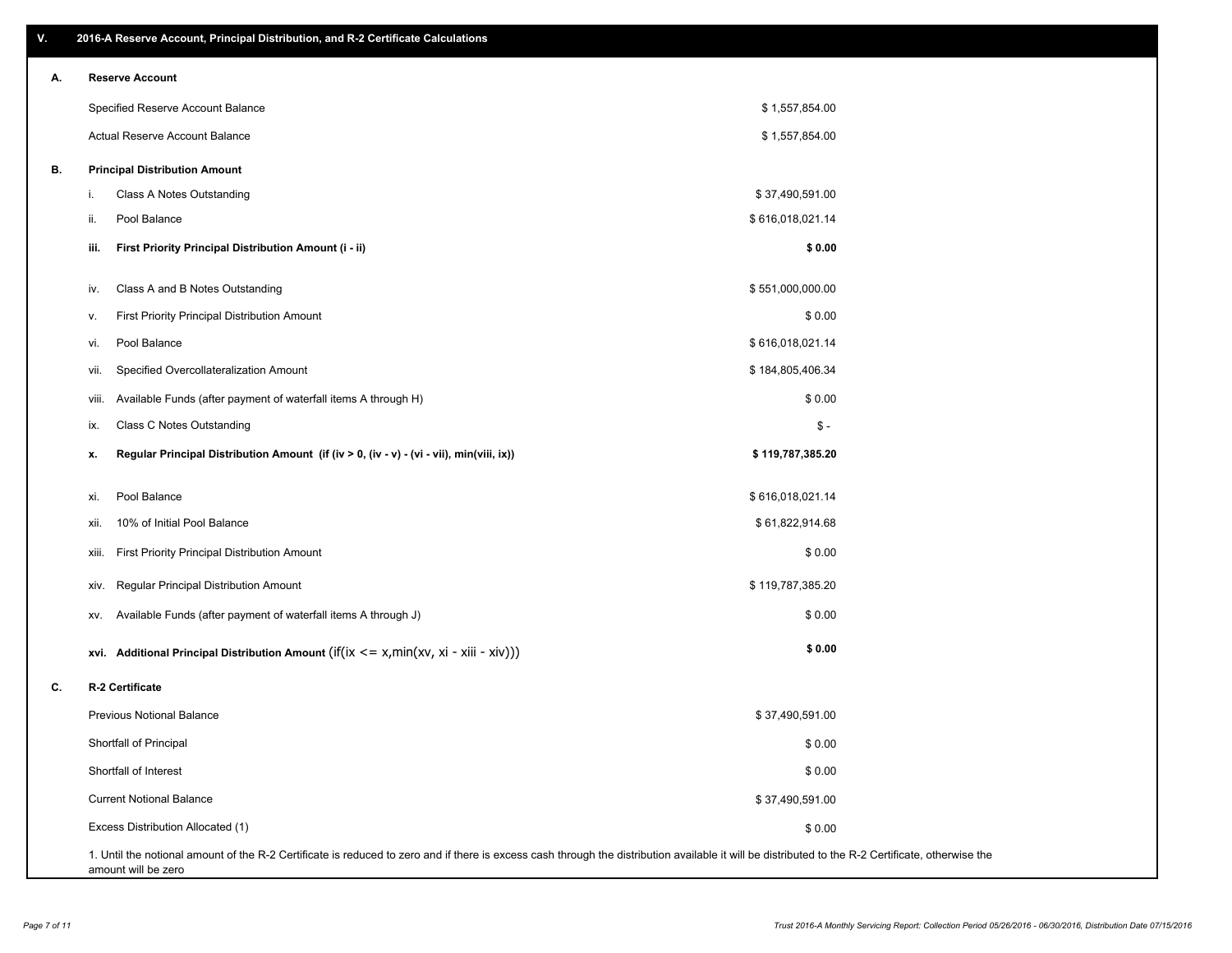|         |                                                                                                           | Paid                       | <b>Funds Balance</b>               |
|---------|-----------------------------------------------------------------------------------------------------------|----------------------------|------------------------------------|
|         | <b>Total Available Funds</b>                                                                              |                            | \$18,172,531.55                    |
| A       | <b>Trustee Fees</b>                                                                                       | \$26,985.68                | \$18,145,545.87                    |
| В       | <b>Servicing Fees</b>                                                                                     | \$465,931.55               | \$17,679,614.32                    |
| C       | i. Administration Fees<br>ii. Unreimbursed Administrator Advances plus any Unpaid                         | \$8,333.00<br>\$0.00       | \$17,671,281.32<br>\$17,671,281.32 |
| D       | Class A Noteholders Interest Distribution Amount                                                          | \$1,399,773.05             | \$16,271,508.27                    |
| Е<br>F. | <b>First Priority Principal Payment</b><br>Class B Noteholders Interest Distribution Amount               | \$0.00<br>\$204,458.33     | \$16,271,508.27<br>\$16,067,049.94 |
| G       | Reinstatement Reserve Account                                                                             | \$0.00                     | \$16,067,049.94                    |
| H       | <b>Regular Principal Distribution</b>                                                                     | \$16,067,049.94            | \$0.00                             |
| J<br>Κ  | <b>Carryover Servicing Fees</b><br>Additional Principal Distribution Amount<br>Unpaid Expenses of Trustee | \$0.00<br>\$0.00<br>\$0.00 | \$0.00<br>\$0.00                   |
| L       | Unpaid Expenses of Administrator                                                                          | \$0.00                     | \$0.00<br>\$0.00                   |
| M       | i. Remaining Funds to the R-1 Certificateholder(s)<br>ii. Remaining Funds to the R-2 Certificateholder(s) | \$0.00<br>\$0.00           | \$0.00<br>\$0.00                   |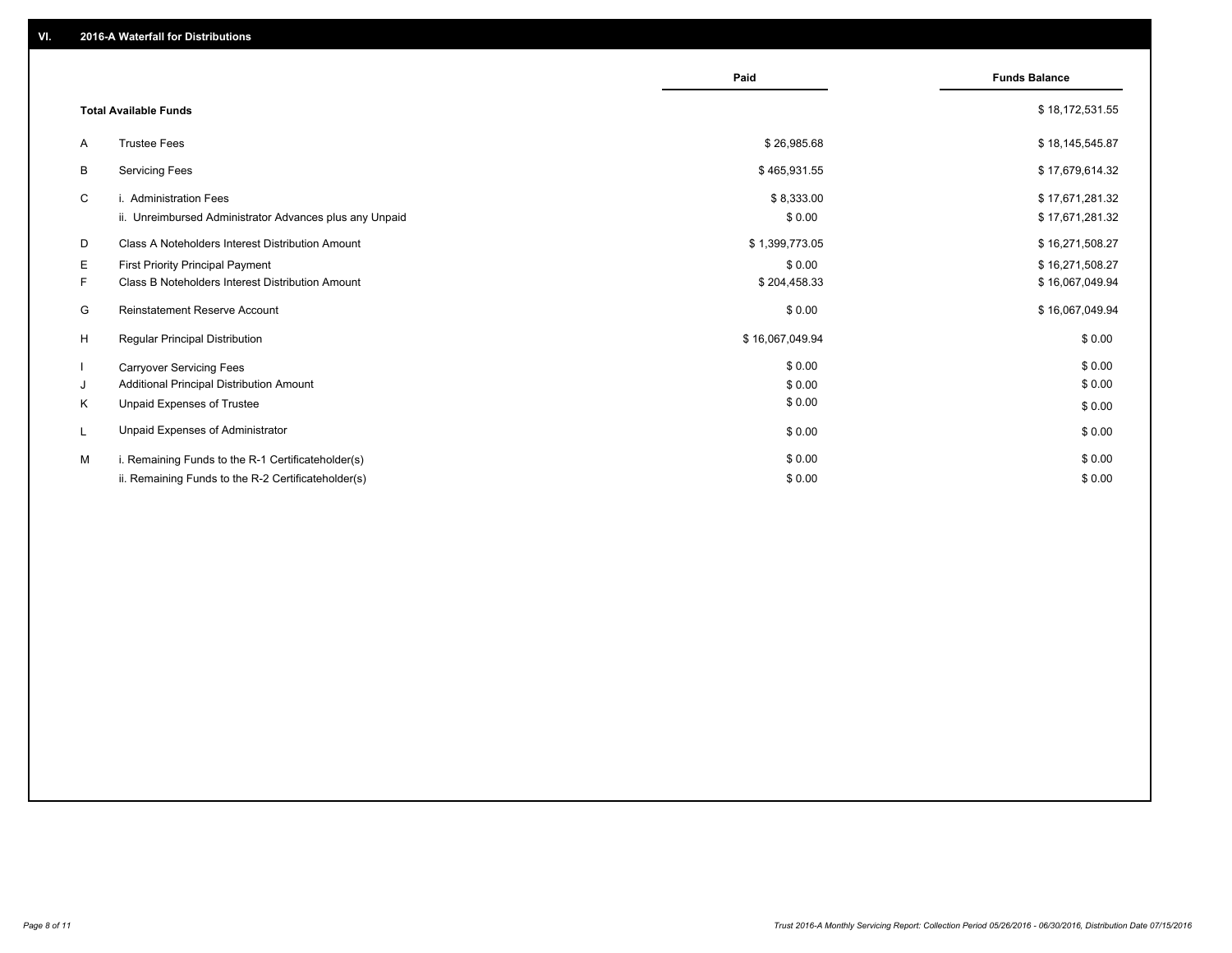| <b>Distribution Amounts</b>                                |                         |                         |                         |
|------------------------------------------------------------|-------------------------|-------------------------|-------------------------|
|                                                            | A <sub>1</sub>          | A <sub>2</sub> A        | A <sub>2</sub> B        |
| Cusip/Isin                                                 | 78449FAA9               | 78449FAB7               | 78449FAC5               |
| <b>Beginning Balance</b>                                   | \$149,000,000.00        | \$218,000,000.00        | \$134,000,000.00        |
| Index                                                      | <b>LIBOR</b>            | <b>FIXED</b>            | <b>LIBOR</b>            |
| Spread/Fixed Rate                                          | 0.70%                   | 2.70%                   | 1.50%                   |
| Record Date (Days Prior to Distribution)                   | 1 NEW YORK BUSINESS DAY | 1 NEW YORK BUSINESS DAY | 1 NEW YORK BUSINESS DAY |
| <b>Accrual Period Begin</b>                                | 5/26/2016               | 5/26/2016               | 5/26/2016               |
| <b>Accrual Period End</b>                                  | 7/15/2016               | 7/15/2016               | 7/15/2016               |
| Daycount Fraction                                          | 0.13888889              | 0.13611111              | 0.13888889              |
| Interest Rate*                                             | 1.14420%                | 2.70000%                | 1.94420%                |
| <b>Accrued Interest Factor</b>                             | 0.001589167             | 0.003675000             | 0.002700278             |
| <b>Current Interest Due</b>                                | \$236,785.83            | \$801,150.00            | \$361,837.22            |
| Interest Shortfall from Prior Period Plus Accrued Interest | $\mathsf{\$}$ -         | $\mathsf{\$}$ -         | $\frac{1}{2}$           |
| <b>Total Interest Due</b>                                  | \$236,785.83            | \$801,150.00            | \$361,837.22            |
| <b>Interest Paid</b>                                       | \$236,785.83            | \$801,150.00            | \$361,837.22            |
| <b>Interest Shortfall</b>                                  | $\mathsf{\$}$ -         | $\mathcal{S}$ -         | $\mathsf{\$}$ -         |
| <b>Principal Paid</b>                                      | \$16,067,049.94         | $\mathsf{\$}$ -         | $S -$                   |
| <b>Ending Principal Balance</b>                            | \$132,932,950.06        | \$218,000,000.00        | \$134,000,000.00        |
| Paydown Factor                                             | 0.107832550             | 0.000000000             | 0.000000000             |
| <b>Ending Balance Factor</b>                               | 0.892167450             | 1.000000000             | 1.000000000             |

\* Pay rates for Current Distribution. For the interest rates applicable to the next distribution date, please see https://www.salliemae.com/about/investors/data/SMBabrate.txt.

**VII. 2016-A Distributions**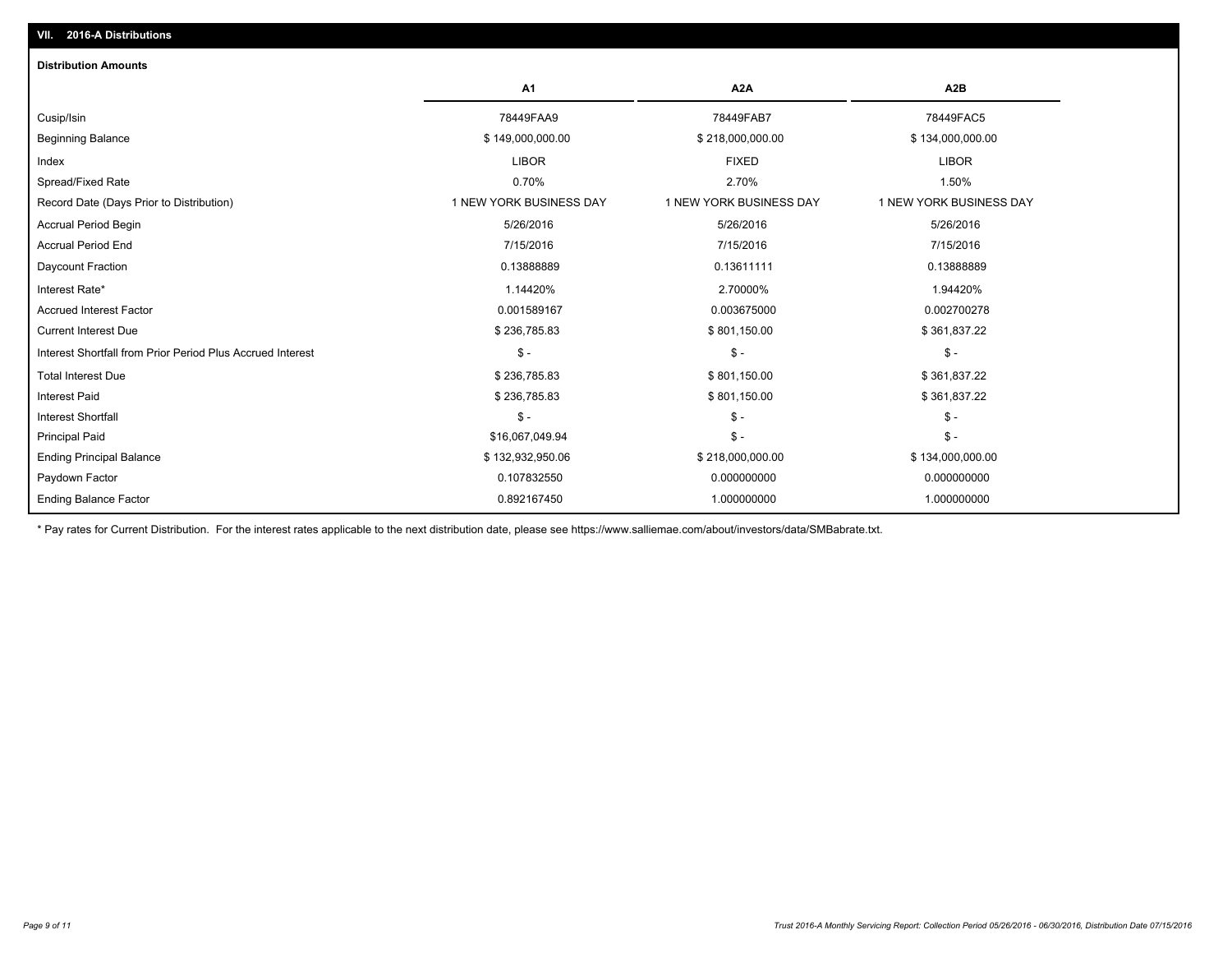| VII. 40 IV-A DISTINUTIONS                                  |                         |
|------------------------------------------------------------|-------------------------|
| <b>Distribution Amounts</b>                                |                         |
|                                                            | в                       |
| Cusip/Isin                                                 | 78449FAD3               |
| <b>Beginning Balance</b>                                   | \$50,000,000.00         |
| Index                                                      | <b>LIBOR</b>            |
| Spread/Fixed Rate                                          | 2.50%                   |
| Record Date (Days Prior to Distribution)                   | 1 NEW YORK BUSINESS DAY |
| Accrual Period Begin                                       | 5/26/2016               |
| <b>Accrual Period End</b>                                  | 7/15/2016               |
| Daycount Fraction                                          | 0.13888889              |
| Interest Rate*                                             | 2.94420%                |
| Accrued Interest Factor                                    | 0.004089167             |
| <b>Current Interest Due</b>                                | \$204,458.33            |
| Interest Shortfall from Prior Period Plus Accrued Interest | $\mathsf{\$}$ -         |
| <b>Total Interest Due</b>                                  | \$204,458.33            |
| Interest Paid                                              | \$204,458.33            |
| <b>Interest Shortfall</b>                                  | $\mathsf{\$}$ -         |
| <b>Principal Paid</b>                                      | $\frac{2}{3}$ -         |
| <b>Ending Principal Balance</b>                            | \$50,000,000.00         |
| Paydown Factor                                             | 0.000000000             |
| <b>Ending Balance Factor</b>                               | 1.000000000             |

\* Pay rates for Current Distribution. For the interest rates applicable to the next distribution date, please see https://www.salliemae.com/about/investors/data/SMBabrate.txt.

**VII. 2016-A Distributions**